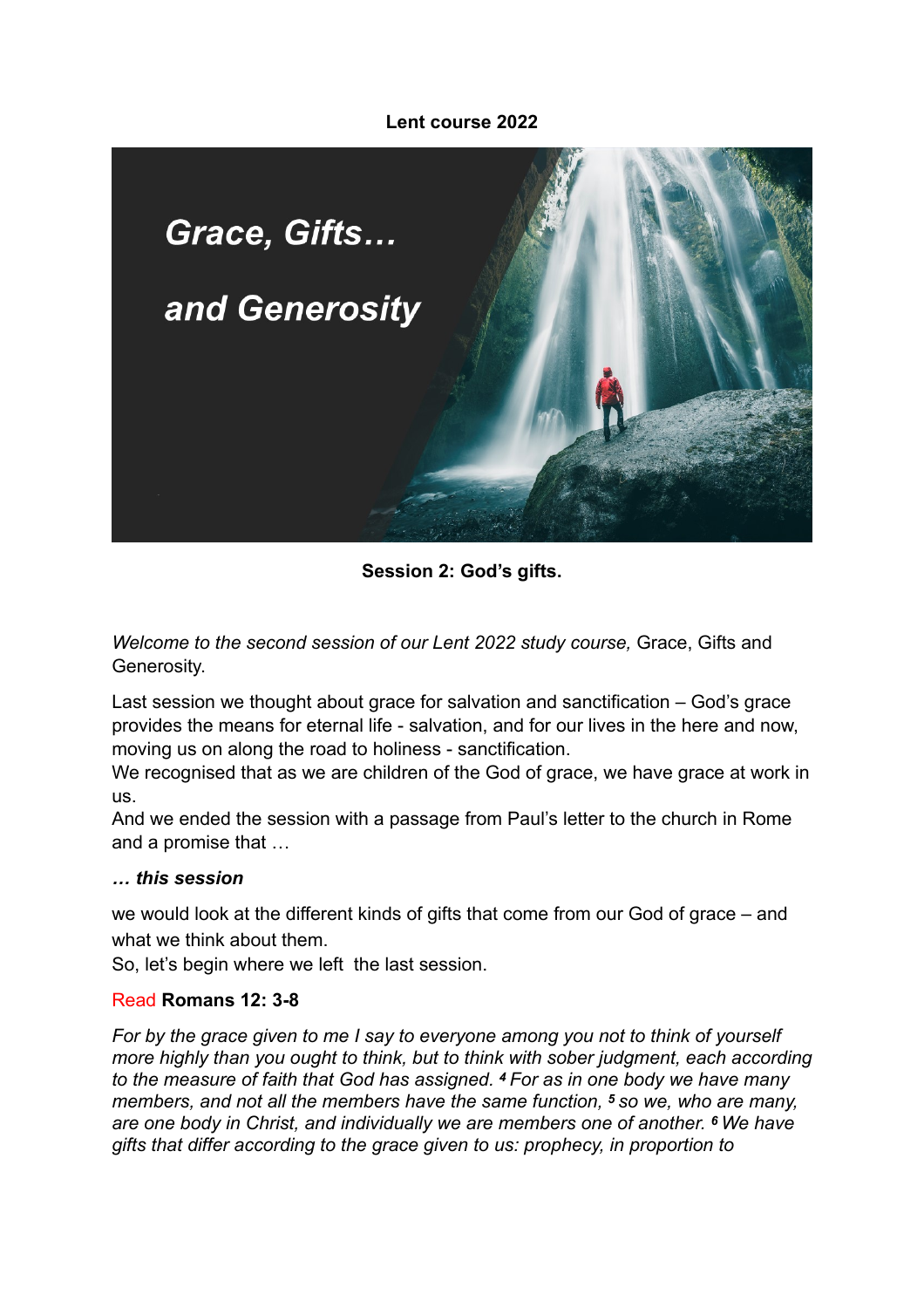*faith; 7 ministry, in ministering; the teacher, in teaching; 8 the exhorter, in exhortation; the giver, in generosity; the leader, in diligence; the compassionate, in cheerfulness.*

Please keep the first part of the passage – think about yourselves with sober judgement – simmering away on the back burner of your mind, because at the end of this session we will be coming back to this.

But begin by looking at verses 6 to 8, the list of the gifts with which God blesses us.

Have a moment to re-read those verses …and think -

What do you make of the list of gifts that Paul has dictated here? Did anything immediately stand out for you?

## Take a moment to think about that …

So - ministry, teaching, encouraging, giving, leading, showing compassion, being diligent and cheerful … That's quite a list, isn't it?

 But the New Testament hasn't finished on this subject! The epistles have a *lot* to say about gifts, there are different lists in different epistles, with descriptions of what they are for and how to use them – and none of them is exhaustive!

So leave Rome now and move to Ephesus – **Ephesians 4: 11-12**

*"The gifts [God] gave were that some would be apostles, some prophets, some evangelists, some pastors and teachers, 12 to equip the saints for the work of ministry, for building up the body of Christ …"* 

We're beginning to compile a lengthy list now.

Gifts of prophesy, evangelism, and pastoring - to add to the gifts mentioned in Romans .

In addition there are passages such as 1Corinthians 12, where we find another list of gifts, including verse 28, the reference to administration in "forms of leadership" , NRSV translation of the Greek word meaning 'to steer' as in steer a boat, with the idea of being at the helm, keeping the ship on course.

Perhaps we should tell Becky and Julie that we appreciate they do more for us than getting out rotas!

And there is one gift that gets more mentions that any other. Any guesses what this is?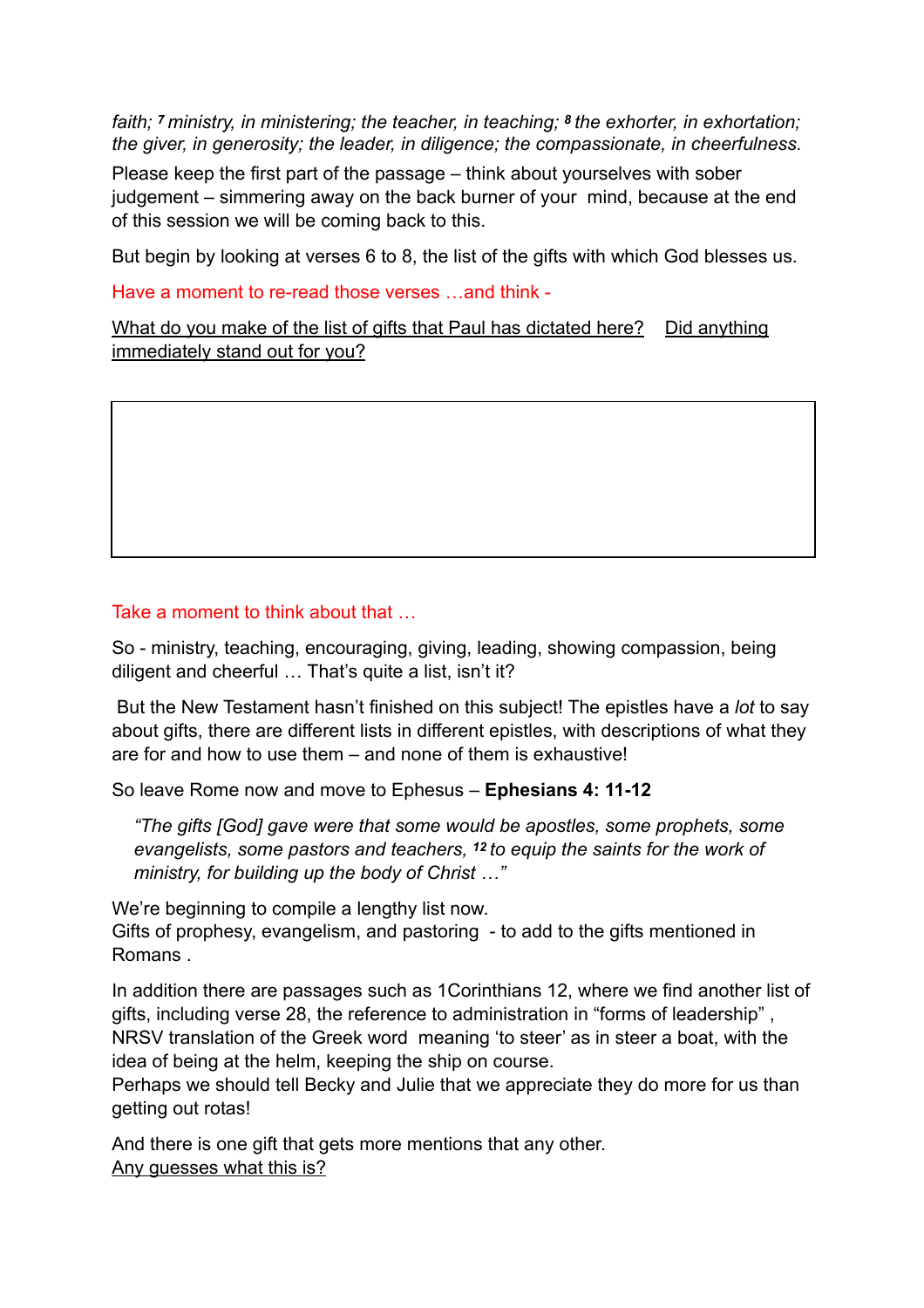Think before looking below!

Gold star if you went for Hospitality!

Among the many references to this gift, we have

**1 Peter 4:9** "Be hospitable to one another without complaining"

**Romans 12:13** & **Hebrews 13:2** …"extend/ show hospitality to strangers"

and **1 Timothy 3:2** where hospitality is among the qualifications for a bishop. (I've booked the church in for tea with bishop Libby next week)

 And apart from the numerous references in specific verses in many, many of the epistles, we have positive descriptions of hospitality going back through to the gospels, into the Old Testament and right back to Genesis.

Exercising the gift of hospitality, welcoming strangers, is encouraged again and again in scripture – even in a culture where this was as foundational as putting the kettle on is to us.

And perhaps this is the reason it does not feature in the longer lists of gifts we've looked at! Believers don't need to be told about this, whereas new Christians from different cultures need to be reminded …

So a couple of questions!

Are the gifts listed in the epistles the ones we need today? If you were compiling a list, what would you keep from these, what might you add?

Take a few moments quiet to think about that …

OK so - what do you think about the gifts named in these lists? Any additions or subtractions?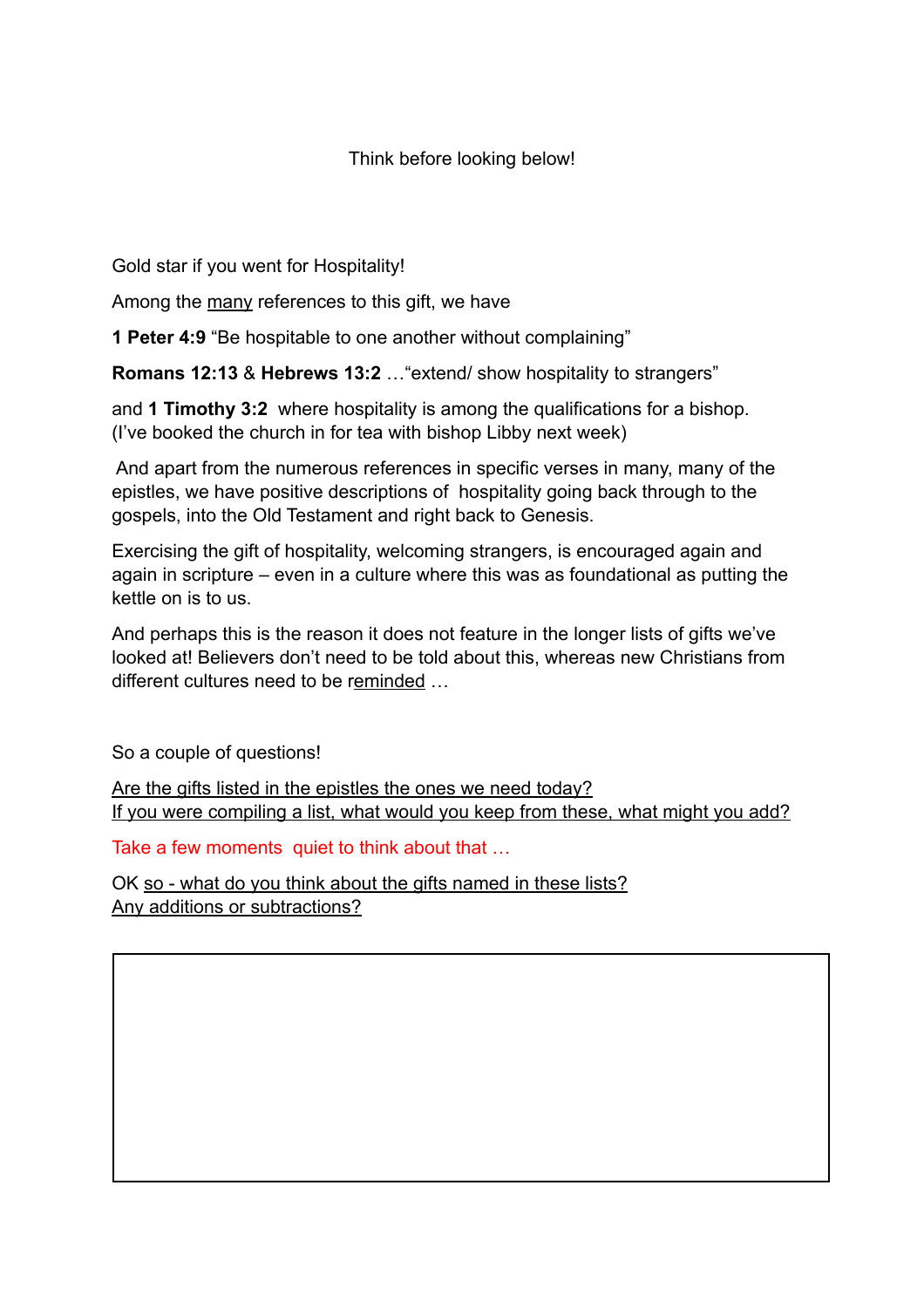So - what does your response tell you about how we read these New Testament passages?

If you're puzzling about that, think what Paul might write today…

I think we need to remember that these were gifts appropriate to the time/ context/ culture of the writers and the recipients of their letters. And while I suspect St Paul would include many of the same gifts were he writing today, I am pretty sure the words he would use would be different and his list would not be exactly the same! So we should not be afraid to make adjustments of language appropriate to our time and culture, so that God's word lives for people today.

And along with these extracts we also have passages such as **Galatians 5:22- 23.** 

### Read this:

*"… the fruit of the Spirit is love, joy , peace, patience, kindness, generosity, faithfulness, gentleness and self-control …"*

Paul has been encouraging the Galatians to live with the Holy Spirit at work in them. In the preceding verses (19-21) he lists the ways we could forfeit our inheritance as children of God ( anger, jealousy, and so on). Now he contrasts that behaviour with the behaviour of people who live with the fruit of the Spirit at work in them.

Take a moment to compare / contrast these Galatians verses with the verses we have pulled out of Romans and Ephesians .... What might be the relationship between them?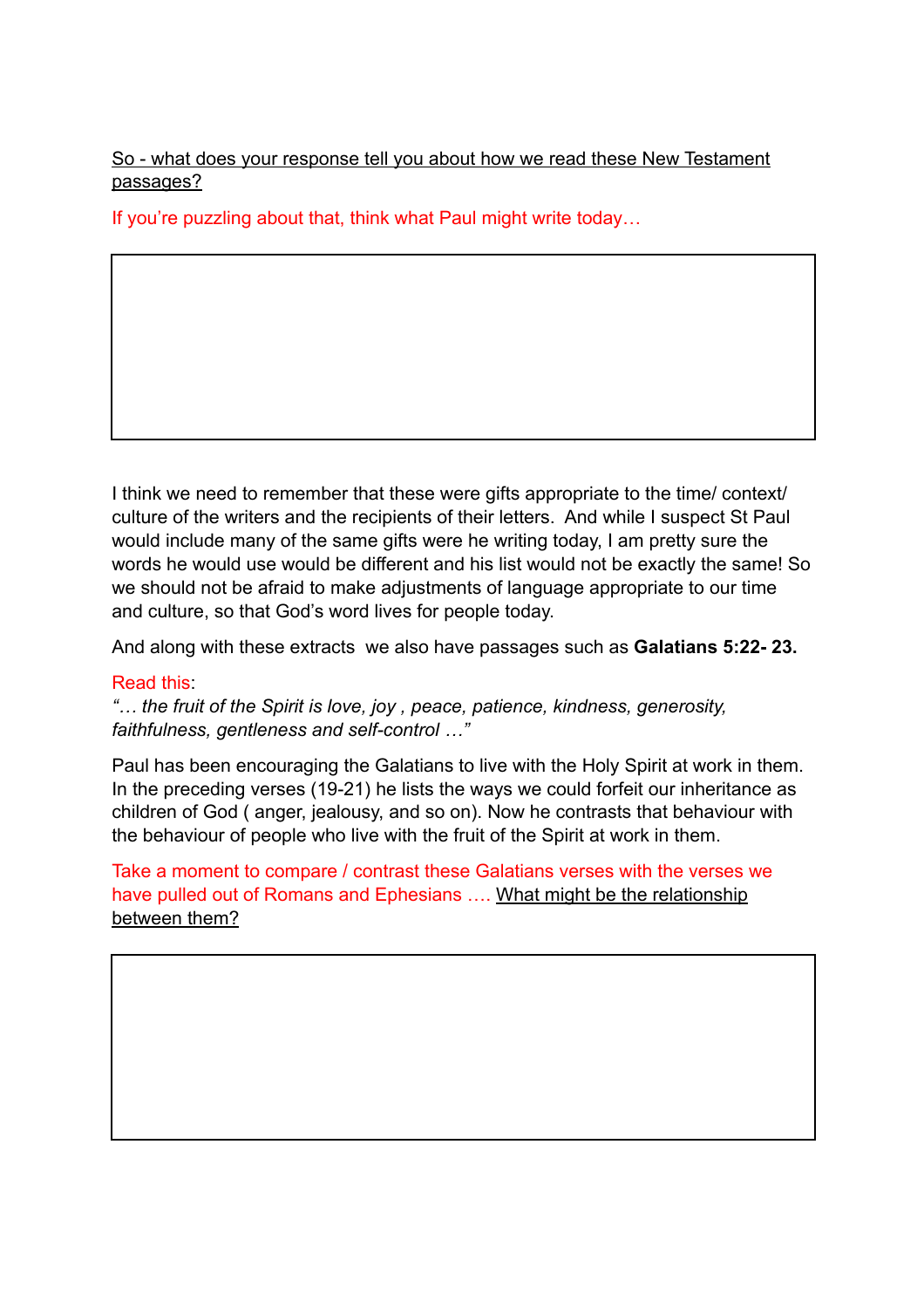As we dig a little deeper into the gifts of the Spirit – the gifts with which God blesses us – I think we encounter an interesting interplay / relationship between gifts and fruits of the Spirit.

Think for a moment about our Christian lives, in 2 dimensions –

- What we do ... and
- How we do it

In broad terms, I think we can understand *gifts* as enabling us to do what we do, and *fruits* as influencing or affecting how we do it.

### An example!

If you were trying to teach me to knit, this would be a very different experience for us both, with and then without the fruit of patience at work in us both! We might also say

If you were trying to teach me to knit, this would be a very different experience for us both with and then without the gift of patience at work in us both!

So the relationship between *gifts* of the Holy Spirit of God and *fruits* of the Spirit is very close indeed!

Paul has something to say about the fruits of the Spirit at work in us.

Read **1 Corinthians 12: 4 - 11** (where Paul gives us another list of gifts) –

*<sup>4</sup>Now there are varieties of gifts, but the same Spirit; 5 and there are varieties of services, but the same Lord; 6 and there are varieties of activities, but it is the same God who activates all of them in everyone. 7 To each is given the manifestation of the Spirit for the common good. 8 To one is given through the Spirit the utterance of wisdom, and to another the utterance of knowledge according to the same Spirit, <sup>9</sup> to another faith by the same Spirit, to another gifts of healing by the one Spirit, 10 to another the working of miracles, to another prophecy, to another the discernment of spirits, to another various kinds of tongues, to another the interpretation of tongues11 All these are activated by one and the same Spirit, who allots to each one individually just as the Spirit chooses.* 

Then recall that in his following chapter,1 Corinthians 13, Paul states the great truth: unless we do things with love, nothing we do counts for anything.

And as love is both the greatest of God's gifts and the first of the fruits of the spirit, although gifts can be different from fruits, I think we can legitimately understand fruits as gifts too.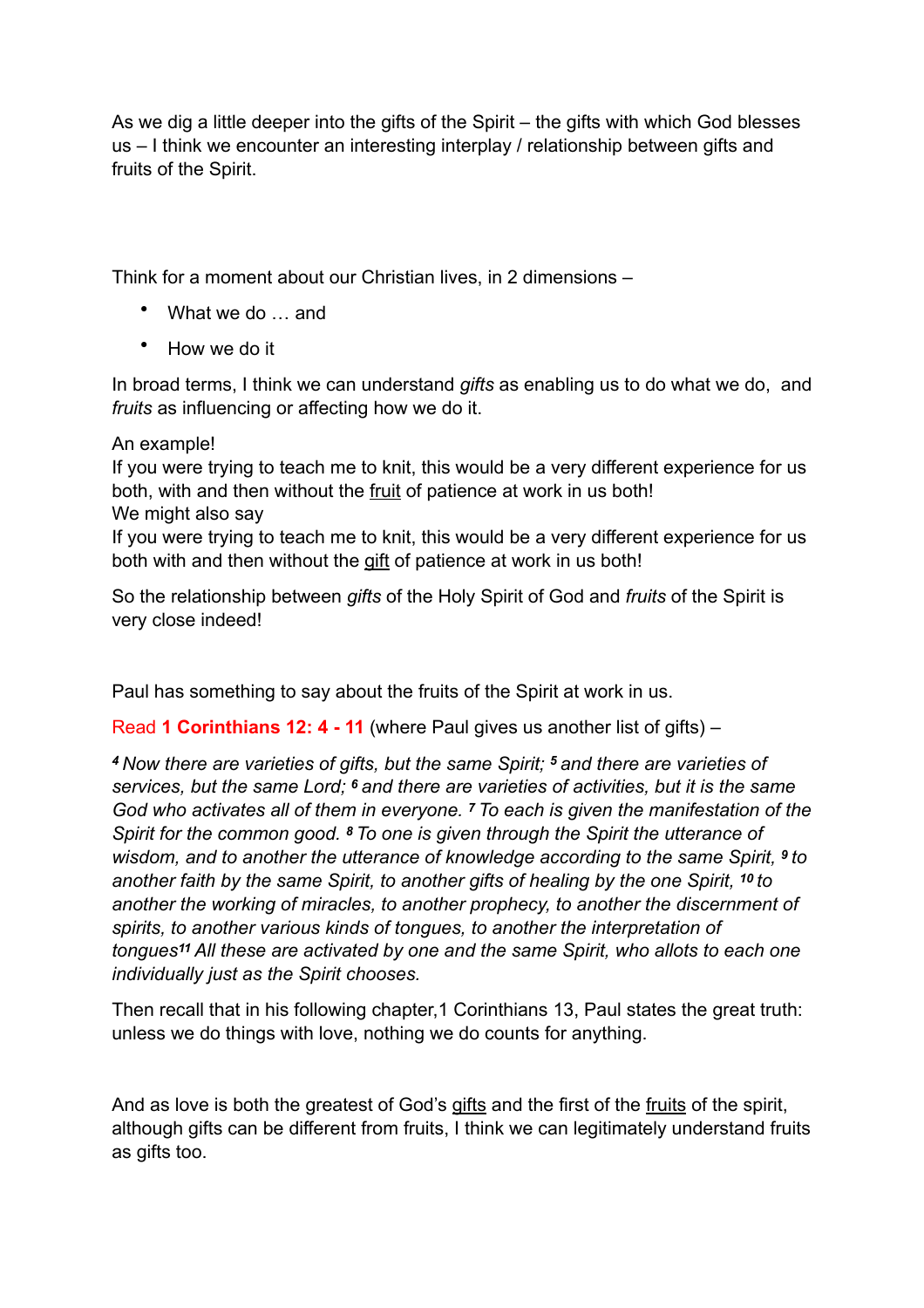… And if we *do* read the Galatians verses as a list of examples of grace, I think there's something interesting going on here…

Remember last session we identified that the grace of God was shown in who God is - *God's being,* as well as in what God does - *God's doing?* 

*As* God's children, I think we can see the same 'being' and 'doing' simultaneously in us.

*We* have gifts relating to what we <u>do</u> - "doing" gifts, and we have gifts that affect how we do things, "being "gifts. And these "being "gifts **also** transform who we are

We have gifts that enable us to  $\underline{do}$  things ...

And we have gifts in the form of fruits of the Spirit, that enable us to do things with love, joy, peace, patience and so on. ie they enable us to do things God's way! And by doing things God's way, our being is steadily transformed into the person God wants us to be.

The fruits of the Spirit, the "being" gifts, determine how we do things AND steadily transform us into the person God wants us to be, into God's likeness.

Take another nanosecond to sit with that thought…

And whereas with what we might describe as the "doing" gifts, there is variety : "I'm hopeless at anything crafty but you are brilliant." …

and there's also difference of level:

I'm reasonably good at admin but you are much better…

the fruit of the Spirit, the "being" gifts, are for us all, in full measure.

The fruit of the Holy Spirit in us, is to transform us – increasing in each of us all the attributes of love, joy , peace, patience, kindness, generosity, faithfulness, gentleness and self-control – and probably others that the scribe didn't manage to get down!

Irrespective of our differences of personality and whatever "doing" gifts we may have, at whatever level, we all need to be transformed - so that all these fruits, these "being" gifts, develop in all of us!

Now look again at the verses from Galatians 5 ... *love, joy , peace, patience, kindness, generosity, faithfulness, gentleness and self-control*

What fruits are particularly active in you?

And remembering that we are in the penitential season of Lent, what might need some attention?

Think soberly and honestly about this.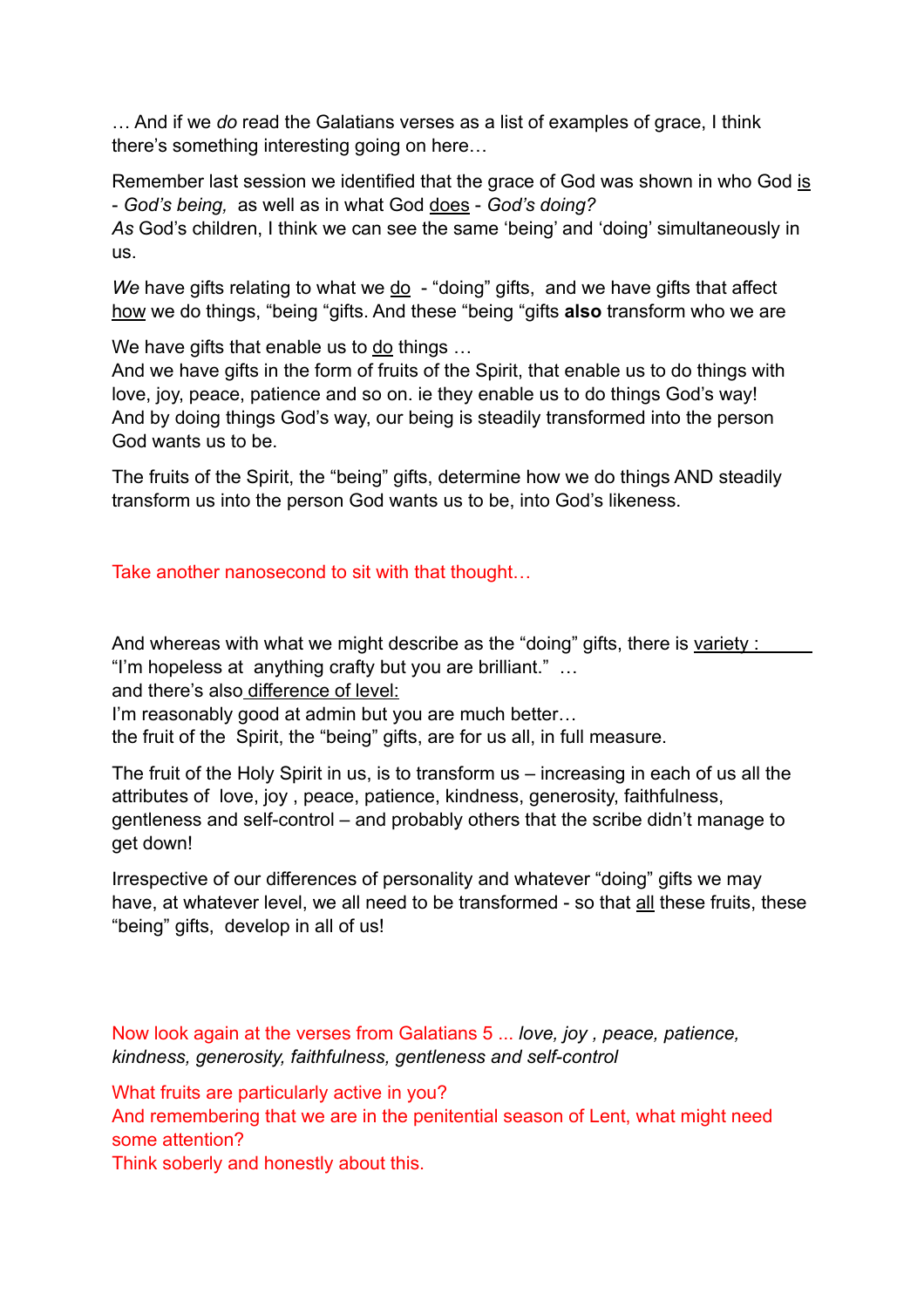# And in the silence, pray for yourself, as Jesus might pray for you.

Let's move on now and think again about the predominantly "doing " gifts.

## Remind yourself of **1 Corinthians 12 : 4-11**

*<sup>4</sup>Now there are varieties of gifts, but the same Spirit; 5 and there are varieties of services, but the same Lord; 6 and there are varieties of activities, but it is the same God who activates all of them in everyone. 7 To each is given the manifestation of the Spirit for the common good. 8 To one is given through the Spirit the utterance of wisdom, and to another the utterance of knowledge according to the same Spirit, <sup>9</sup> to another faith by the same Spirit, to another gifts of healing by the one Spirit, 10 to another the working of miracles, to another prophecy, to another the discernment of spirits, to another various kinds of tongues, to another the interpretation of tongues. 11 All these are activated by one and the same Spirit, who allots to each one individually just as the Spirit chooses.*

We've touched on the fact that gifts come in different forms and different measures but now let's focus on the reason Paul gives for them.

What is the key phrase/ verse that tell us why God blesses us with gifts?

# Again. No looking below until you've thought!

The reason given again and again in different epistles, is essentially that, like giant bags of crisps, these gifts are *for sharing and for serving others, to enable the body of Christ to work together effectively.*

**1 Peter 4:10** *Like good stewards of the manifold grace of God, serve one another with whatever gift each of you has received.*

**Galatians 6:10** … *whenever we have an opportunity, let us work for the good of all, and especially for those of the family of faith.*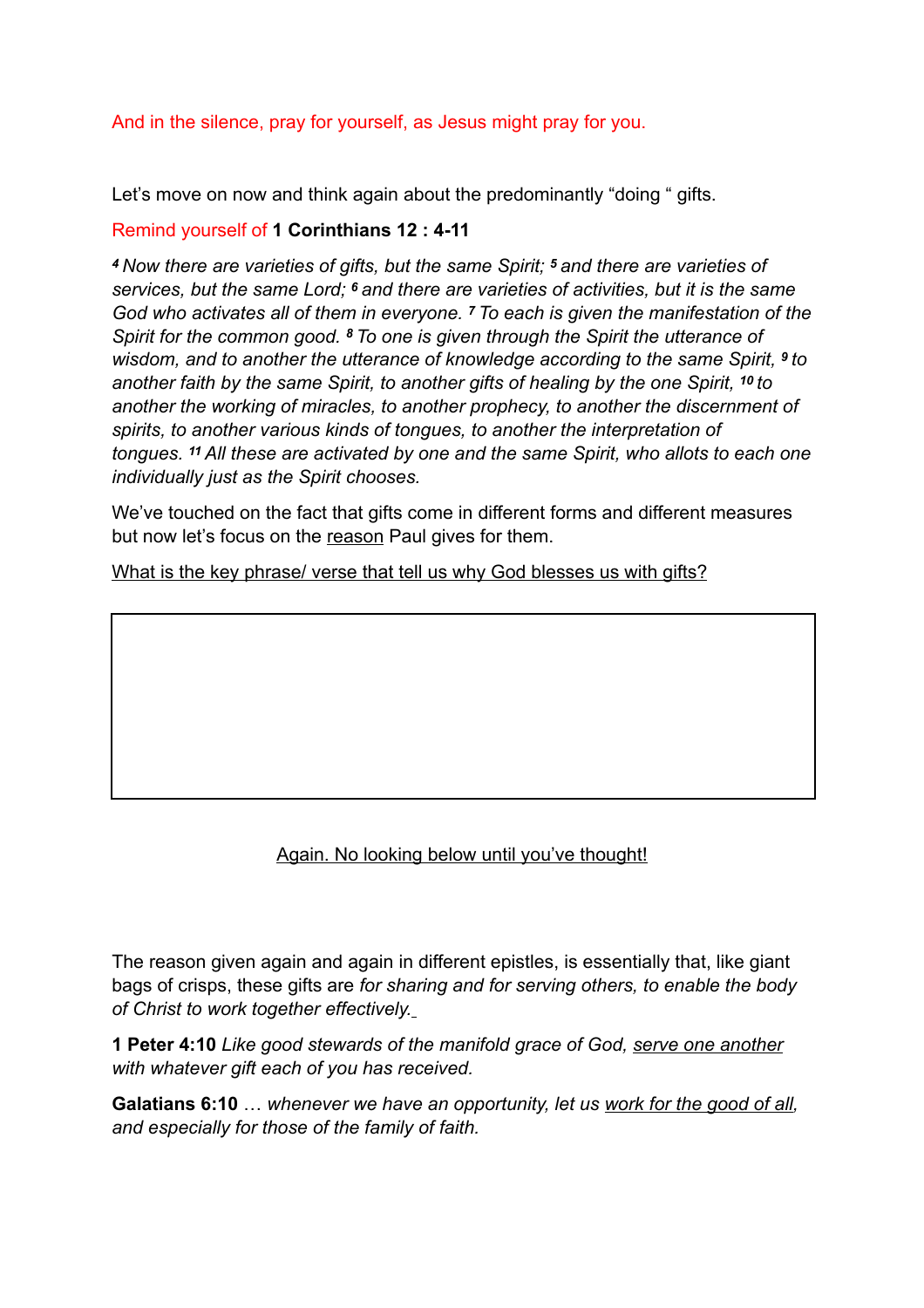And back to **Romans 12**, the idea that we are all members of the same body, and our different gifts, like the different parts of our body, are made to work together.

So with that truth firmly in mind, return to that passage from Romans you read at the beginning of the session.

*For by the grace given to me I say to everyone among you not to think of yourself more highly than you ought to think, but to think with sober judgment, each according to the measure of faith that God has assigned. <sup>4</sup>For as in one body we have many members, and not all the members have the same function, 5 so we, who are many, are one body in Christ, and individually we are members one of another. 6 We have gifts that differ according to the grace given to us: prophecy, in proportion to faith; 7 ministry, in ministering; the teacher, in teaching; 8 the exhorter, in exhortation; the giver, in generosity; the leader, in diligence; the compassionate, in cheerfulness.*

If you have been keeping those verses simmering away on the back burner of your mind, they should be coming to the boil about now, so a question:

How did / how do the first couple of verses, particularly phrases like " *think [ of yourself] with sober judgment"* and " *not all the members have the same function"* make you feel?

Take a moment or two to think about that

First, if you boggle at the idea of thinking about yourself with sober judgement, or you find it difficult to have an accurate assessment of your gifts, you are not alone!

I think there are a number of reasons why this is difficult.

If you are English - with self- deprecation in your DNA - or brought up not to think too highly of yourself, you may have an overly low judgement of yourself.

Or perhaps you were brought up to believe you were brilliant at everything! Again, this may not be helpful in enabling you to be realistic.

We can be hampered by nature and nurture!

And then we have to acknowledge that sometimes we can be lazy! We know we could do something but we don't want to be landed with a task…